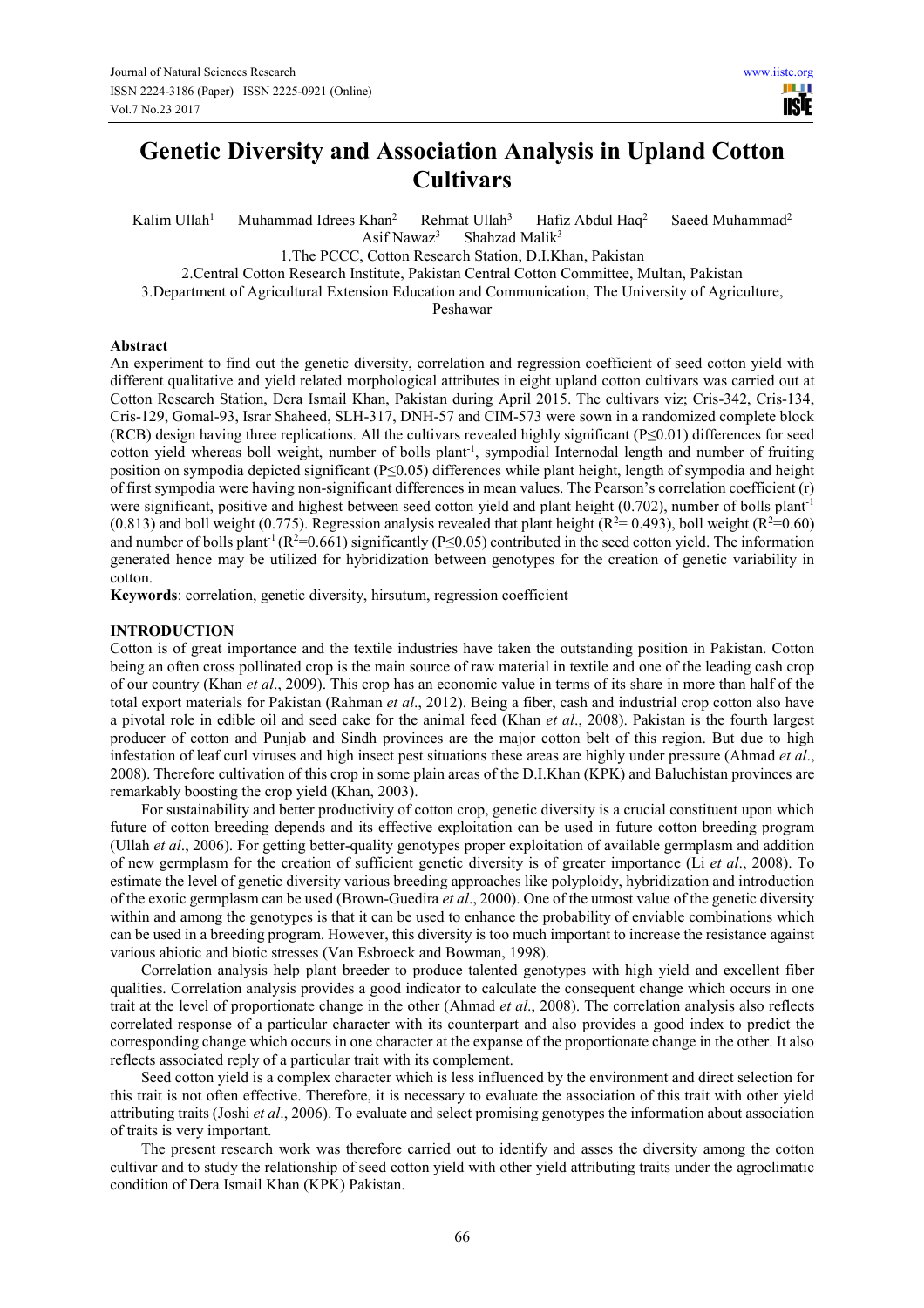# **MATERIALS AND METHODS**

# **Experimental location and plant material**

An experiment to find out the genetic diversity, performance and association of seed cotton yield with various qualitative and yield related morphological attributes in eight upland cotton cultivars was carried out at Cotton Research Station, D.I.Khan (situated at 31º49´ N latitude and 70º55´ E longitude), Pakistan during April 2015. The cotton cultivars comprised of Cris-342, Cris-134, Cris-129, Gomal-93, Israr Shaheed, SLH-317, DNH-57 and CIM-573 were investigated during the course of study.

# **Experimental layout and crop management**

The cultivars were hand sown in a randomized complete block (RCB) design having three replications during mid of April 2015. The row  $\times$  plant spacing was 75  $\times$  30 cm respectively. Planting was done in a 4 row plot with 10 m length having plot size of 40 m<sup>2</sup>. Seeds were planted in hills and each hill received 5 seeds which were irrigated immediately. To ensure single plant per hill, thinning was performed after 20 days of germination. In this experiment, 60 kg ha<sup>-1</sup> of P<sub>2</sub>O<sub>5</sub> as single super phosphate and 50 kg ha<sup>-1</sup> of nitrogen as urea were applied prior to sowing, 50 kg ha<sup>-1</sup> nitrogen as urea used at the flowering stage and 50 kg ha<sup>-1</sup> at boll formation stage. Picking was done 130 days and 150 days after planting. All the cultural practices were performed as recommended.

#### **Recording of observations and statistical analysis**

Data on number of bolls plant<sup>-1</sup>, boll weight (g), plant height (cm), seed cotton yield (kg ha<sup>-1</sup>), sympodial length (cm), number of fruiting position at sympodia and sympodial intermodal length (cm) were recorded. The data recorded were subjected to analysis of variance technique appropriate for RCB design as suggested by Steel *et al*., 1997. To determine the statistical differences in means the least significant difference (LSD) test at 5% level of probability was used when the F value was significant. For this purpose, MSTAT-C (Freed *et al*., 1989) statistical package was utilized. Microsoft Excel 2013 was used for correlation and regression coefficient analysis (Steel *et al*., 1997). Person's Correlation coefficient was calculated to determine the correlation among various parameters and seed cotton yield whereas regression analysis was performed for estimations of seed cotton yield due to other parameters.

# **RESULTS**

#### **Plant height (cm)**

The mean values pertaining to plant height depicted non-significant differences among the cotton cultivars (Table 1). Maximum plant height of 152 cm was recorded for cultivar SLH-317 followed by cultivar DNH-57 (149.33 cm) and Israr Shaheed (148.67 cm) (Table 2). Minimum plant height of 124 cm was recorded for cultivar Cris-134. The correlation analysis revealed that plant height also had significant positive correlation  $(r=0.702)$  with seed cotton yield. The coefficient of determination ( $r^2$ =0.493) revealed that 49.3% of total variation in seed cotton yield was induced by plant height. The regression coefficient (b=31.3) determined that with a unit increase in plant height, a proportional increase of 31.3 g in seed cotton yield could be expected (Table 3, Fig. 1).

#### **Length of Sympodia (cm)**

The mean square values pertaining to length of sympodia showed non-significant variation among the various cultivars (Table 1). However maximum sympodial length (57.13cm) was recorded for cultivar Cris-134 (Table 2). Correlation analysis revealed that there was non-significant positive  $(r=0.136)$  association among length of sympodia and seed cotton yield (Table 3). Similarly regression analysis also revealed non-significant explanation  $(R^2=0.018)$  of seed cotton yield by length of sympodia (Table 3, Fig. 2).

### **Number of fruiting position**

Statistically significant (P≤0.05) variation was found for number of fruiting positions for various cultivars (Table 1). Maximum (11.27) fruiting positions were found in the cultivar Cris-134 which was at par with Cris-342 and Israr Shaheed (Table 2). Minimum numbers of fruiting positions were found in the cultivar Cris-129 (7.53) which was at par with CIM-573 (7.60) (Table 2). Correlation analysis revealed non-significant negative correlation (r=-0.815) among number of fruiting position and seed cotton yield (Table 3). The regression analysis also revealed least explanation ( $R^2$ =0.034) of seed cotton yield by the independent variable i.e. number of fruiting position (Table 3, Fig. 3).

#### **Sympodial Internodal Length (cm)**

Mean Square table showed significant (P≤0.05) differences among various cultivars for sympodial intermodal length (Table 1). Maximum (5.38 cm) sympodial intermodal length recorded for cultivar Cris-134 whereas minimum (4.006 cm) sympodial intermodal length was observed for cultivar Cris-129 (Table 2). Sympodial intermodal length showed non-significant positive (r=0.316) correlation with seed cotton yield (Table 3). Similarly coefficient of determination (0.094) also showed least explanation of seed cotton yield by sympodial intermodal length (Table 3, Fig.).

# **Number of bolls plant-1**

Statistically significant (P≤0.05) variation was found among various cultivars for number of bolls plant<sup>-1</sup> (Table 1). Maximum (42.76) number of bolls plant<sup>-1</sup> was found in the cultivar Israr Shaheed which was at par with DNH-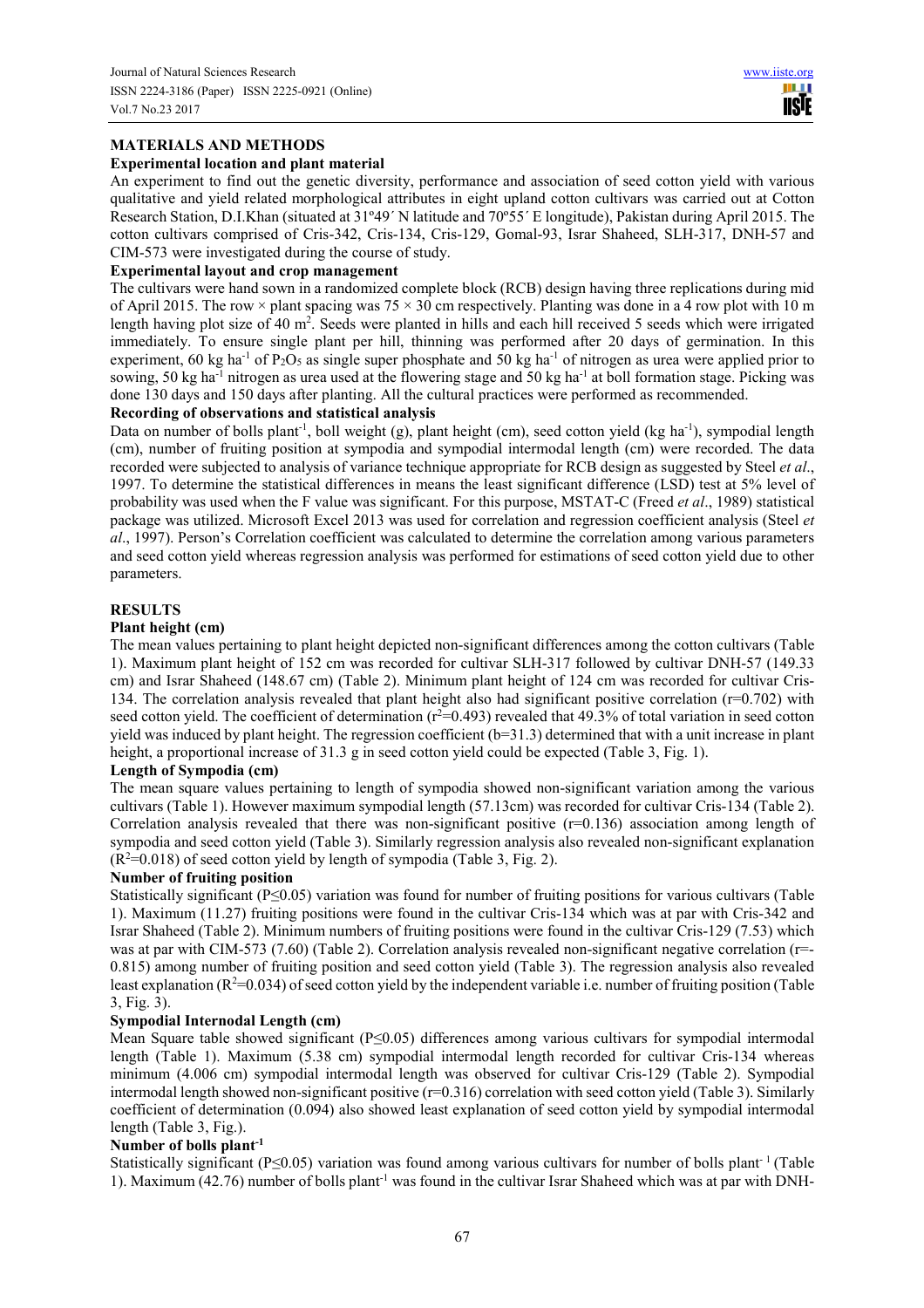57 (38.00) and Cris-342 (36.00). Minimum number of bolls plant-1 was found in the cultivar Cris-129 (Table 2). Correlation analysis revealed that there was significant ( $P \le 0.05$ ) positive correlation among number of bolls plant-<sup>1</sup> and seed cotton yield (Table 3). Similarly 66.1% of variation in seed cotton yield was been explained by the linear effect of number of bolls plant<sup>-1</sup>. Further it can be inferred from the results that with unit increase in number of bolls plant<sup>-1</sup> there will be an increase of  $112.598$  gm in seed cotton yield (Table 3, Fig.).

# **Boll weight (g)**

Results of Table 1 exhibits that there was significant (P≤0.05) variation among various cultivars regarding boll weight (Table 1). Maximum (2.96 gm) boll weight was recorded for cultivar Israr Shaheed which was at par with cultivar DNH-57 (2.88 g) (Table 2). Minimum (2.21 g) boll weight was recorded for cultivar Cris-342. The correlation analysis showed that there was significant ( $P \le 0.05$ ) positive correlation ( $r=0.775$ ) among boll weight (g) and seed cotton yield (Table 3). Regression analysis also revealed high explanation ( $R^2=0.60$ ) of seed cotton yield by the linear effect of boll weight and it was found that with unit increase of boll weight there will be a linear increase of 1612.471 g seed cotton yield (Table 3, Fig.).

# **Seed cotton yield (kg ha-1)**

Various cotton cultivars depicted highly significant (P≤0.01) differences regarding seed cotton yield (Table 1). Maximum seed cotton yield of 3544.4 kg ha<sup>-1</sup> was recorded for cultivar Israr Shaheed followed by DNH-57 (3411.1) kg ha<sup>-1</sup>). Minimum (1933.3 kg ha<sup>-1</sup>) seed cotton yield was recorded for cultivar Cris-342. The Pearson's correlation coefficient (r) were significant, positive and highest between seed cotton yield and plant height (0.702), number of bolls plant<sup>-1</sup> (0.813) and boll weight (0.775). Similarly regression analysis revealed that plant height ( $R^2=0.493$ ), boll weight ( $R^2=0.60$ ) and number of bolls plant<sup>-1</sup> ( $R^2=0.661$ ) significantly ( $P\leq 0.05$ ) contributed in the seed cotton yield.

# **DISCUSSIONS**

Cotton has the most complex structure among major field crops, and its performance can be influenced by multidirectional interactions of hereditary and ecological factors. Study of the genuine relationship between the performance of cotton seed and related traits uncover its significance in cotton breeding programs. Seed cotton yield and yield contributing traits that are not under the immediate control of a solitary gene, therefore, the improved characteristics of the components lead to a corresponding improvement in performance. For understanding the mechanism of affiliation, i.e. a cause-effect provides the premise for formulating selection criteria suitable in breeding programs based on yield components for the rational improvement of performance and components.

From the instant results it can be inferred that however mean differences among various cultivars didn't fluctuate yet plant height significantly contributed in seed cotton yield. It is also fact that breeder usually lean towards medium stature plants to circumvent lodging and observe good mechanical picking but its contribution in improvement of yield cannot be degraded if lodging doesn't occur as reported by Ahmad *et al*., (2008). They further reported that plant height contributed 48.1% in seed cotton yield which affirms our results. Likewise Arshad *et al*. (1993), Suinaga *et al*. (2006), Khan (2003) and Soomro *et al*. (2005) also reported positive correlation of plant height and seed cotton yield in upland cotton cultivars. Our results are in contradiction with that of Hussian *et al*. (2000) who reported that plant height contributes just 13.24% in seed cotton yield which might be because of environmental and other factors.

Similarly sympodial branch (fruiting branch) on which the bolls are set on cotton plant; contributes directly towards seed cotton yield. It is believed that unit increase or decrease in the number of bolls will affect seed cotton yield which largely relies upon this important trait. Thus, plant breeders and researchers recommend that sympodial branches do serve as a decent model for selecting high yielding cotton varieties. Longer sympodial branches found in the present study are in consonance with that of Jatoi *et al*. (2012) who also reported variation among various cultivars with respect to length of sympodia (cm).

Number of bolls plant<sup>-1</sup> is also the major yield contributing component with a solid association with seed cotton yield. The present results demonstrated that number of boll plant-1has prime role in improvement of seed cotton and can readily affect seed cotton yield in high degree. Differences among various cultivars represent that amid breeding process high number of bolls plant<sup>-1</sup> cultivars ought to be preferred to obtain high seed cotton yield cultivars. Hussian *et al.* (2000) revealed a positive correlation of seed cotton yield with number of bolls plant<sup>-1</sup>. Present results are also in consonance with those obtained by Rauf *et al.* (2004) who observed that bolls plant<sup>-1</sup> expressed maximum positive direct impact on seed cotton yield plant<sup>-1</sup>.

The instant results suggest that boll weight (gm) has a direct influence on seed cotton yield because as the boll weight increases, the yield also increases. The present results are similar to those of Taohua and Haipeng (2006) and Meena *et al*. (2007) who evaluated different hirsutum varieties for yield and other economic characters and observed noteworthy variations for boll weight and showed a positive effect on seed cotton yield. Therefore, it was concluded that boll weight is an important yield component and should be considered while breeding for seed cotton yield. Similar to present results, Khadijah *et al*. (2010) and Baloch *et al*. (2014) also reported positive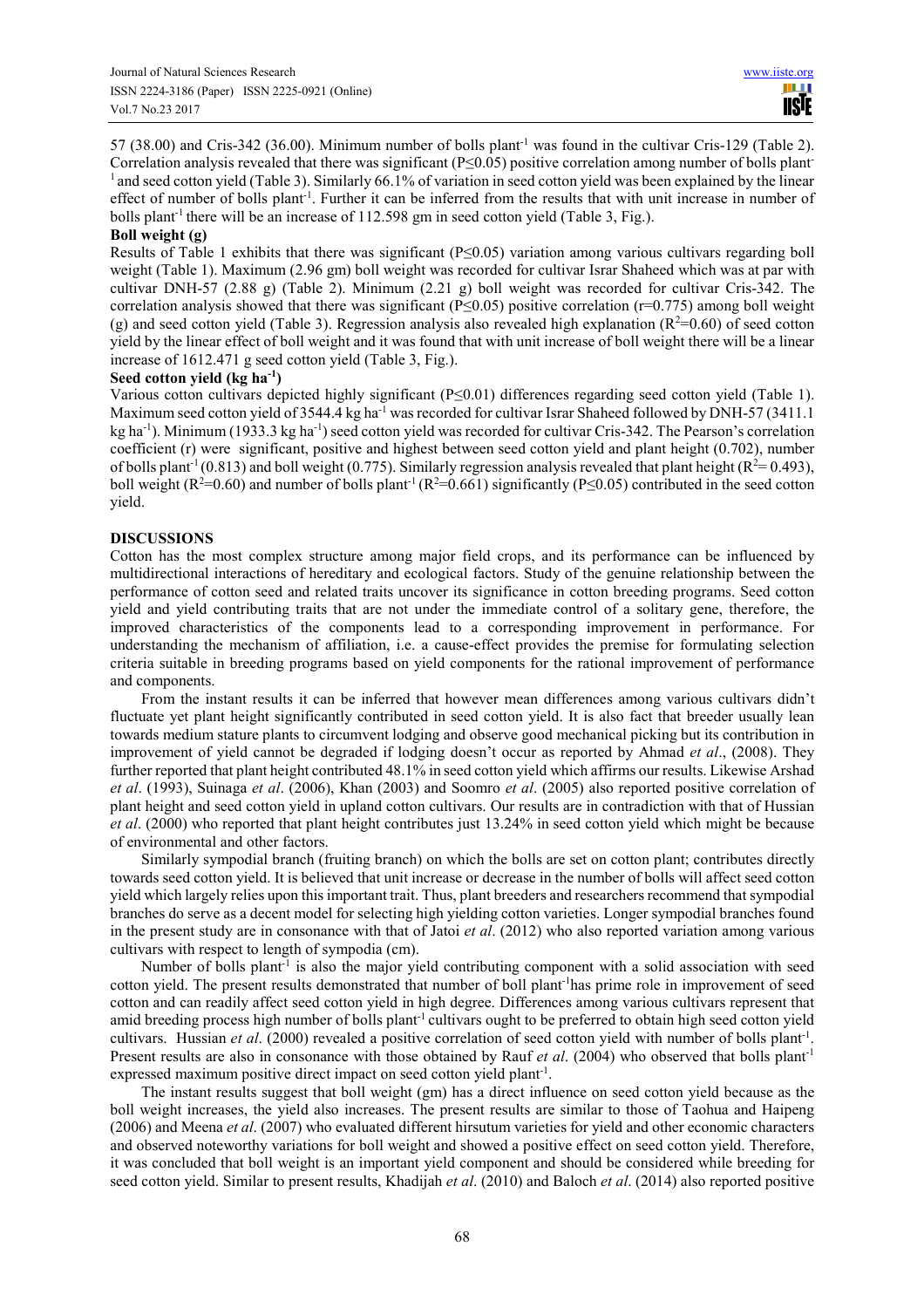correlation of boll weight with seed cotton yield.

From the instant study it can be concluded there was clear variation in seed cotton yield with change in cultivar which might be due to genetic makeup. Similar results was also reported by Baloch (2014) that there was highly significant differences among various cultivars regarding seed cotton yield (kg ha<sup>-1</sup>). Present results are in consonance with those of Jatoi (2007), Panhwar (2007) and Baloch and Veesar (2007) who reported variation in various cultivars regarding seed cotton yield. Our results are also in conformity with that of sahito *et al*. (2016) who also reported significant positive correlation of seed cotton yield with other quantitative and qualitative traits in upland cotton cultivars.

# **CONCLUSIONS**

The analysis of variance revealed significant differences among the genotypes for Boll weight, Number of bolls, sympodial internodal length, seed cotton yield and number of fruiting positions. Based on the mean performance, cultivar Is.Shaheed performed very well in terms of seed cotton yield, bolls plant<sup>-1</sup> and boll weight, hence this cultivar may be preferred for hybridization and selection programme to develop new promising cotton varieties.

# **REFERENCES**

- Ahmad, W., N.U. Khan, M.R. Khalil, A. Parveen, U. Aimen, M. Saeed, Samiullah and S.A. Shah. 2008. Genetic variability and correlation analysis in upland cotton. Sarhad J. Agric. 24(4): 573-580.
- Arshad, M., M. Hanif, N. Ilahi and S.M. Shah. 1993. Correlation studies on some commercial cotton varieties of Gossypium hirsutum. Sarhad J. Agric. 9(1): 49-53.
- Baloch, M. J., , C. Kumar, W. A. Jatoi and I. H. Rind. 2014. Phenotypic correlation and regression analysis of yield and fibre traits in upland cotton (gossypium hirsutum l.). Pak. J. Agri., Agril. Engg., Vet. Sci., 2014, 30 (2): 135-146.
- Baloch, M.J. and N.F. Veesar. 2007. Identification of plant traits for characterization of early maturing upland cotton varieties. Pak. J. Sci. & Indian Res. 50: 128-132.
- Brown-Guedira, G.L. 2000. Evaluation of genetic diversity of soybean introductions and North American ancestors using RAPD and SSR markers. Crop Sci. 40: 815-823.
- Cotton Genetic Resources in the Western States of Mexico: in situ Conservation Status and Germplasm Collection for ex situ Preservation. Genetic Resources and Crop Evolution, 53(4): 653-668.
- Freed R, Einensmith S P, Gutez S, Reicosky D, Smail V W, Wolberg P. 1989. User's Guide to MSTAT-C Analysis of Agronomic Research Experiments. Michigan State University, East Lansing, USA.
- jatoi, W. A., M. J. baloch, A. Q. panhwar, N. F. veesar and S. A. panhwar.2012. Characterization And Identification Of Early Maturing Upland Cotton Varieties. Sarhad J. Agric. Vol.28, No.1. 53-56.
- Jatoi, W.A. 2007. Genetic variability and heritability estimates in F2 populations of intrahirsutum crosses. M.Sc. (Hons.) Thesis, Sindh Agric. Univ. Tandojam, Sindh, Pakistan.
- Joshi, H.J., P.K. Chovatia and D.R. Mehta. 2006. Genetic variability, characters association and component analysis in upland cotton. Indian J. Agric. Res. 40 (4): 302-305.
- Khadijah, M., N. U. Khan, S. Batool, Z. Bibi, Farhatullah, S. Khan, F. Mehmood, D. Hussain, Raziuddin, M. Sajad and N. Khan. 2010. Genetic aptitude and correlation studies in Gossypium hirsutum L. Pak. J. Bot., 42 (3): 2011-2017.
- Khan, N.U. 2003. Genetic analysis, combining ability and heterotic studies for yield, its components, fibre and oil quality traits in upland cotton (G. hirsutum). Ph.D Dissertation, Sindh Agric. Univ. Tandojam, Pakistan.
- Khan, N.U. 2003. Genetic analysis, combining ability and heterotic studies for yield, its components, fibre and oil quality traits in upland cotton (G. hirsutum L.). Ph.D Dissert. Sindh Agric. Univ. Tandojam, Pakistan.
- Khan, N.U., G. Hassan, K.B. Marwat, Farhatullah, S. Batool, K. Makhdoom, I. Khan, I.A. Khan and W. Ahmad. 2009. Genetic variability and heritabilty in upland cotton. Pak. J. Bot., 41(4): 1695-1705.
- Li, Z., X. Wang, Z. Yan, Z. Guiyin, L. Wu, C. Jina, and Z. Ma. 2008. Assessment of genetic diversity in glandless cotton germplasm resources by using agronomic traits and molecular markers. Front. Agric. China. 2: 245- 252.
- Meena, R. A., D. Monga and R. Kumar. 2007. Un-descriptive cotton cultivars of north zone: an evaluation. J. Cotton Res. Dev., 21 (1): 21-23.
- Panhwar, S.A. 2007. Line x tester analysis for estimating combining ability and heterotic effect in cotton M.Sc (Hons.) Thesis, Sindh Agric. Univ. Tandojam, Sindh, Pakistan.
- Rahman M, Zafar Y (2012). Registration of NN-3 cotton. Journal of Plant Registrations 6: 342–347.
- Reta-Sanchez, D. and J. L. Fowler. 2002. Canopy light environment and yield of narrow-row cotton as affected by canopy architecture. Agron. J., 94: 1317-1323.
- Sahito, J. H., S. Gao, S. H.Rao, S. Abro, S. A.Channa, A. W. Baloch, N. A. Wahocho. 2016. Association of Quantitative Traits in Upland Cotton (Gossypiumhirstum L.) J. Appl. Environ. Biol. Sci., 6(6)8-12.
- Soomro, A.R., R.G. Kakar, H. Ali and S.A. Abid. 2005. Comparison of yield and its components in some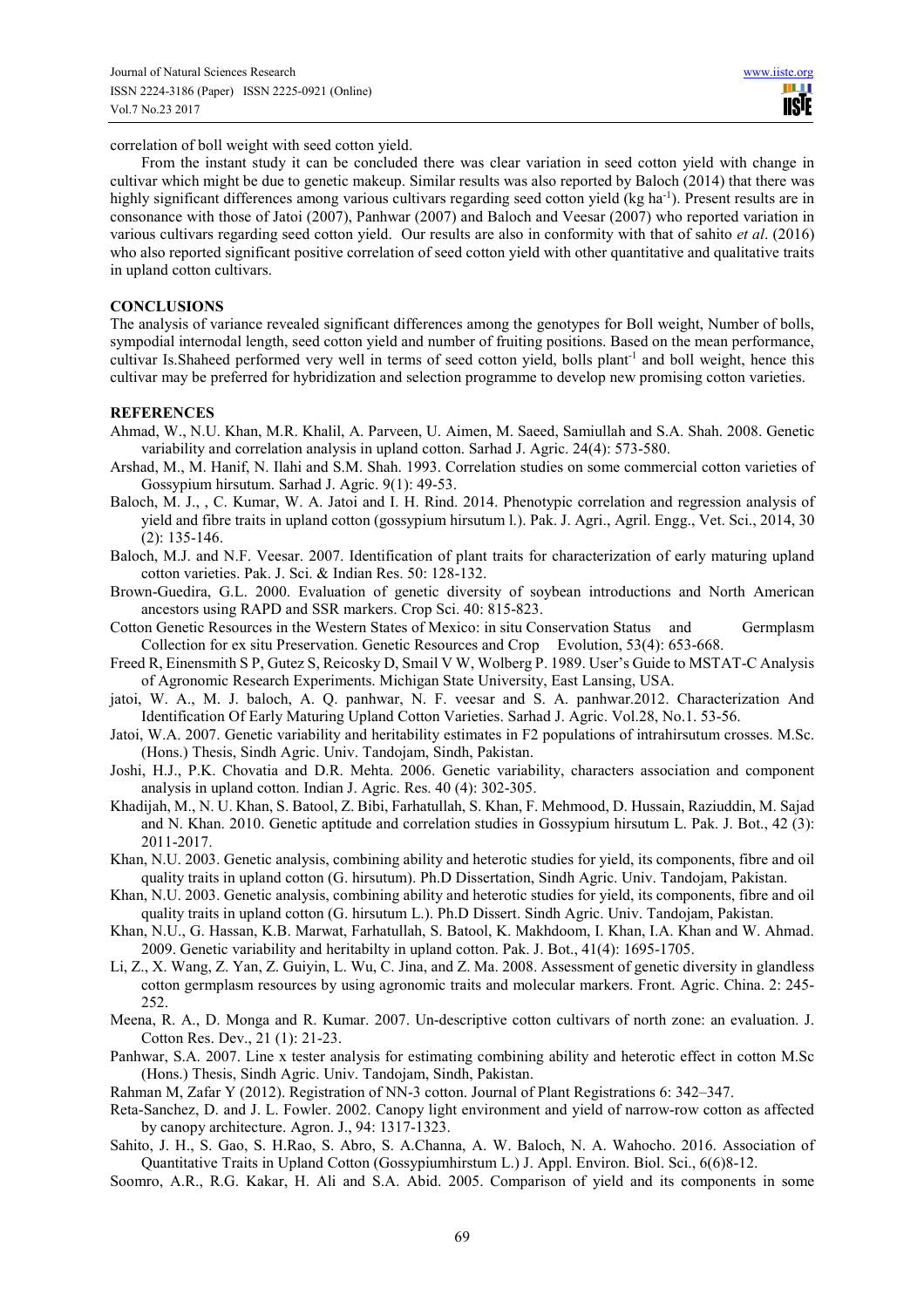commercial cotton varieties. Indus J. Plant Sci. 4(4):545-552.

Steel R G D, Torrie J H, Dickey D A. 1997. Principles and Procedures of Statistics: A Biometrical Approach. 3rd ed. McGraw-Hill, New York, USA.

Suinaga, F. A., C.S. Bastos and L.E.P. Rangel. 2006. Phenotypic adaptability and stability of cotton cultivars in Mato Grosso State, Brazil. Pesquisa Agropecuaria Trop. (PAT). 36(3):145-150.

Taohua, Z. and Z. Haipeng. 2006. Comparative study on yield and main agri- characters of five coloured hybrids cotton varieties. J. Anhui Agric. Univ., 33 (4): 533-536.

Ulloa, M.; Stewart, J.M.; Garcia-C, E.A.; Goday, A. S.; Gaytan-M, A. & Acosta, N.S. (2006).

| Source of<br>variation | <b>Degree</b><br>0f<br>Freedom | Length of<br><b>Sympodia</b><br>(cm) | No.<br>Fruiting<br><b>Position</b> | <b>Seed</b><br><b>Cotton</b><br>Yield (kg<br>$ha^{-1}$ | <b>Sympodial</b><br><b>Internodal</b><br>Length<br>(cm) | No. of<br>bolls<br>plant <sup>-1</sup> | Boll<br>weight<br>(g) | <b>Plant</b><br>height<br>(cm) |
|------------------------|--------------------------------|--------------------------------------|------------------------------------|--------------------------------------------------------|---------------------------------------------------------|----------------------------------------|-----------------------|--------------------------------|
| Rep                    |                                | 159.50                               | 9.48                               | 31157                                                  | 0.362                                                   | 2.67                                   | 0.011                 | 19137                          |
| Varieties              |                                | 177.66ns                             | 4.95*                              | 940926**                                               | $0.455*$                                                | $49.83*$                               | $0.217*$              | 473.05ns                       |
| Error                  | 14                             | 28.425                               | 1.52                               | 3962                                                   | 0.138                                                   | 18.43                                  | 0.008                 | 42.85                          |
| $CV\%$                 | $\,$                           | 12.22                                | 13.92                              | 2.22                                                   | 7 73                                                    | 12.29                                  | 3.67                  | 4.85                           |

Table 1 Mean squares of various parameters

Table 2 Mean performance

| <b>Varieties</b>    | Length of<br>Sympodia<br>(cm) | No.<br><b>Fruiting</b><br><b>Position</b> | Seed<br>Cotton<br>Yield (kg<br>$ha^{-1}$ | Sympodial<br>Internodal<br>Length<br>(cm) | No. of bolls<br>plan <sup>1</sup> | Boll<br>weight<br>(g) | Plant<br>height<br>(cm) |
|---------------------|-------------------------------|-------------------------------------------|------------------------------------------|-------------------------------------------|-----------------------------------|-----------------------|-------------------------|
| $Cris-342$          | 47.20                         | $10.07$ ab                                | 1933.3 h                                 | 4.79 ab                                   | 36.00 abc                         | 2.21 <sub>d</sub>     | 125.00                  |
| $Cris-134$          | 57.13                         | 11.27a                                    | 2711.1 f                                 | 5.38 a                                    | $31.13$ bc                        | 2.38 <sub>bc</sub>    | 124.00                  |
| $Cris-129$          | 29.73                         | 7.53c                                     | 2177.8 g                                 | 4.006c                                    | 30.13c                            | 2.45 <sub>bc</sub>    | 126.67                  |
| Gomal-93            | 43.33                         | 8.47 bc                                   | 2822.2 e                                 | $4.90$ ab                                 | 34.27 bc                          | 2.50 <sub>b</sub>     | 125.00                  |
| Is.Shaheed          | 46.40                         | $9.27$ abc                                | 3544.4 a                                 | 4.81 ab                                   | 42.76a                            | 2.96a                 | 148.67                  |
| SLH-317             | 43.60                         | 8.20 <sub>bc</sub>                        | 2966.7 d                                 | $5.05$ ab                                 | 32.40 bc                          | $2.31$ cd             | 152.00                  |
| <b>DNH-57</b>       | 41.93                         | 8.40 <sub>bc</sub>                        | 3411.1 <sub>b</sub>                      | 4.83 ab                                   | 38.00 ab                          | 2.88a                 | 149.33                  |
| CIM-573             | 39.67                         | 7.60c                                     | 3122.2 c                                 | $4.64 \text{ bc}$                         | 34.80 bc                          | $2.43$ bc             | 129.33                  |
| LSD <sub>0.05</sub> | NS                            | 2.15                                      | 110.22                                   | 0.65                                      | 7.51                              | 0.16                  | NS                      |

Table 3 Correlation coefficient (r), coefficient of determination (r<sup>2</sup>), regression coefficient (b)and their significance for seed cotton yield and other quantitative traits in *Gossypiumhirsutum*L.

| <b>Traits</b>              |          | $\mathbf{R}^2$ | Intercept   | Ð                        |
|----------------------------|----------|----------------|-------------|--------------------------|
| Plant Height               | $0.702*$ | 0.493          | -1389.377   | $31.300*$                |
| <b>Boll Weight</b>         | $0.775*$ | 0.60           | $-1221.268$ | 1612.471*                |
| No of Bolls/Plant          | $0.813*$ | 0.661          | $-1094.954$ | 112.598*                 |
| No. of Fruiting position   | $-0.815$ | 0.034          | 3551.357    | $-80.819NS$              |
| SympodialInternodal length | 0.316    | 0.094          | 723.679     | 439.956NS                |
| Length of Sympodia         | 0.136    | 0.018          | 2405.644    | 9.867NS                  |
| Sympodial branch angle     | $-0.534$ | 0.286          | 8656.861    | $-103.403$ <sub>NS</sub> |